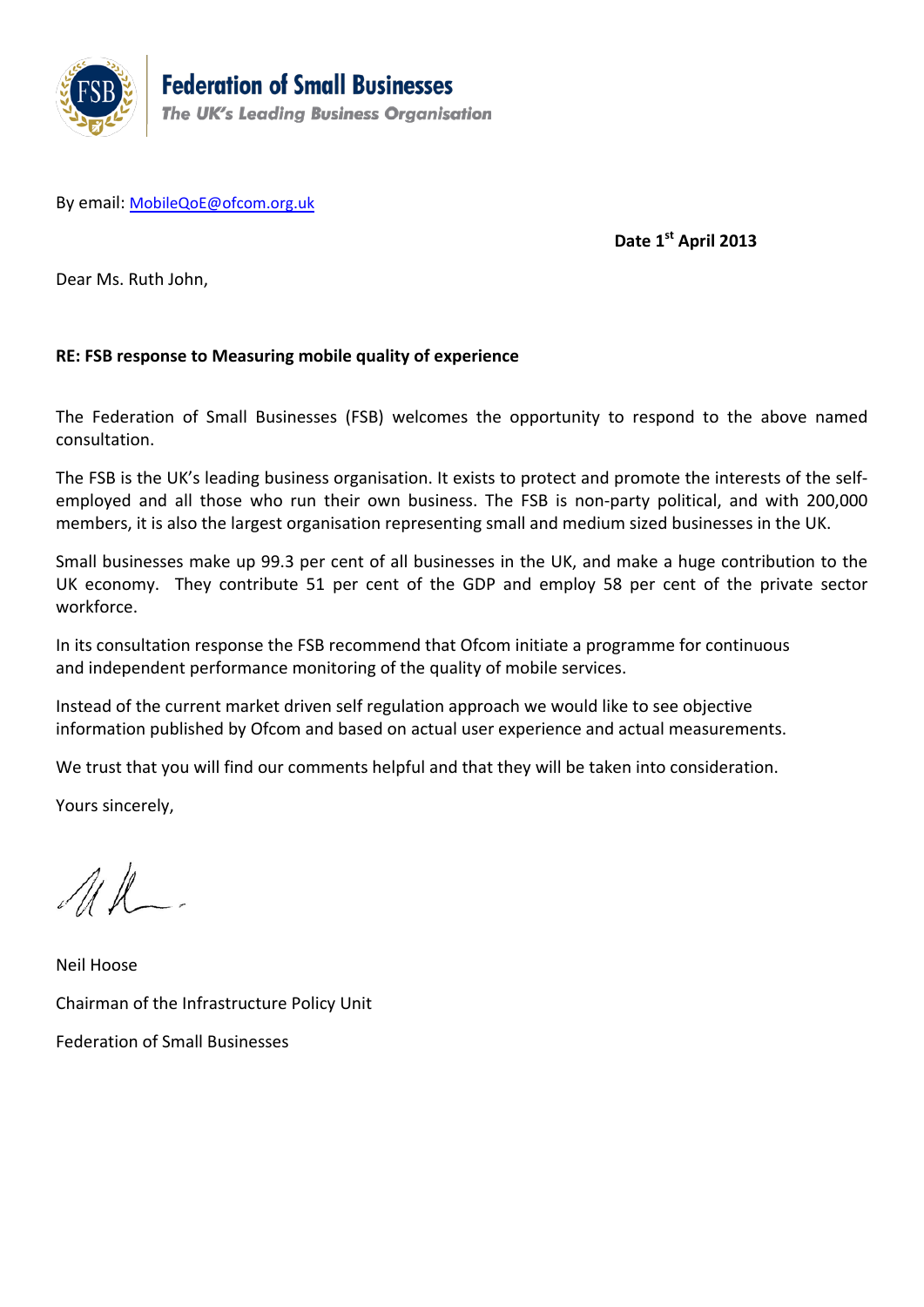

**Federation of Small Businesses The UK's Leading Business Organisation** 



## **FSB response to consultation on Measuring mobile quality of experience**

**1st April 2013**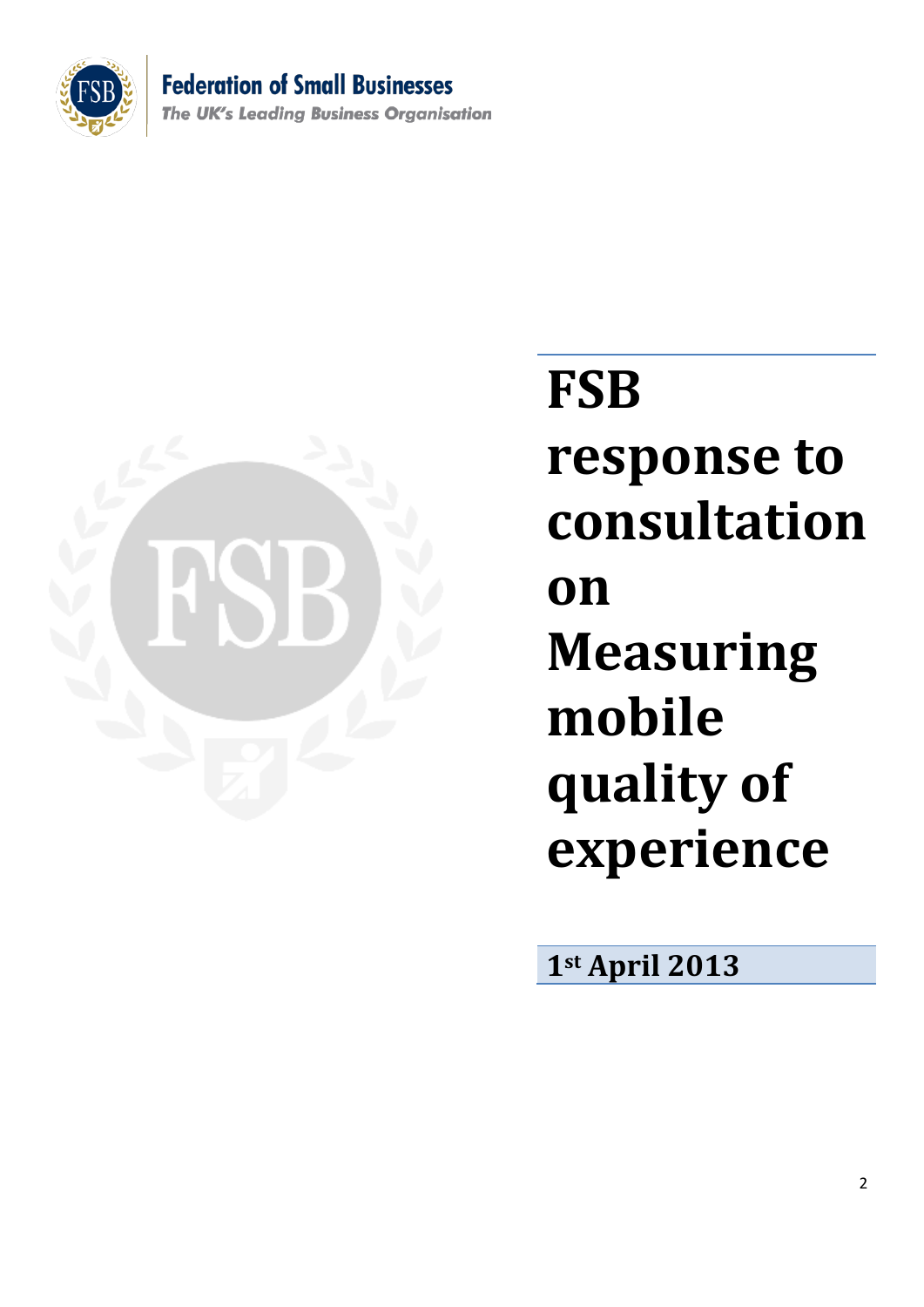

For small businesses mobile communications are critical. In a recent survey<sup>[1](#page-2-0)</sup> of over 3000 businesses 69 per cent of respondents said that the mobile phone is crucial or very important to their business. Only 3 per cent said the mobile phone is not at all important.

Over half of small businesses (54 per cent) have said that they have network problems and experience a lack of mobile signal very often or quite often. Only 4 percent said they never experience any problems with lack of signal.

Given these results and the importance of mobile networks to our member the FSB agrees that it would be very useful if Ofcom collected performance data for mobile operations. It is important that consumers have access to information about the general effectiveness of the current mobile network, about its operational performance, about coverage and quality of services. This information would help small businesses make informed choices about the mobile service they purchase.

As stated in the consultation document Ofcom has, for several years, collected information on fixed broadband speeds. This information has enabled consumers to improve their purchasing decisions, and appears to have driven improvements in service quality by operators.<sup>[2](#page-2-1)</sup> The record and usefulness of collecting this data is therefore strong.

The current position is that the UK mobile telecoms operators are essentially self-regulating in terms of coverage and the performance level they deliver. The FSB believes that coverage is largely judged by operator supplied prediction maps, and there has been no real independent benchmarking for some time in the UK. This means the commercial driver for mobile network operators to work to improve network performance is limited. This is in our view is leading to a reduction in effective competition.

However, performance monitoring on its own is not going to improve competition. One key area that needs improving alongside this is the ability to switch between service providers. The current system causes unnecessary delay when switching and it is far too complicated to move from one provider to another. The whole point of performance monitoring is that you as a consumer can switch to a better provider. So performance monitoring must go hand in hand with measures to make switching easier.

The FSB recommends that Ofcom initiates a programme for continuous and independent performance monitoring of the quality of mobile services. With the completion of the spectrum auction in February this year will start seeing 4G services becoming more available

<span id="page-2-0"></span><sup>&</sup>lt;sup>1</sup> FSB Voice of Small Business Survey Panel, Infrastructure Survey April 2012.

<span id="page-2-1"></span><sup>2</sup> http://stakeholders.ofcom.org.uk/binaries/consultations/mobile-voice-data-experience/summary/condoc.pdf